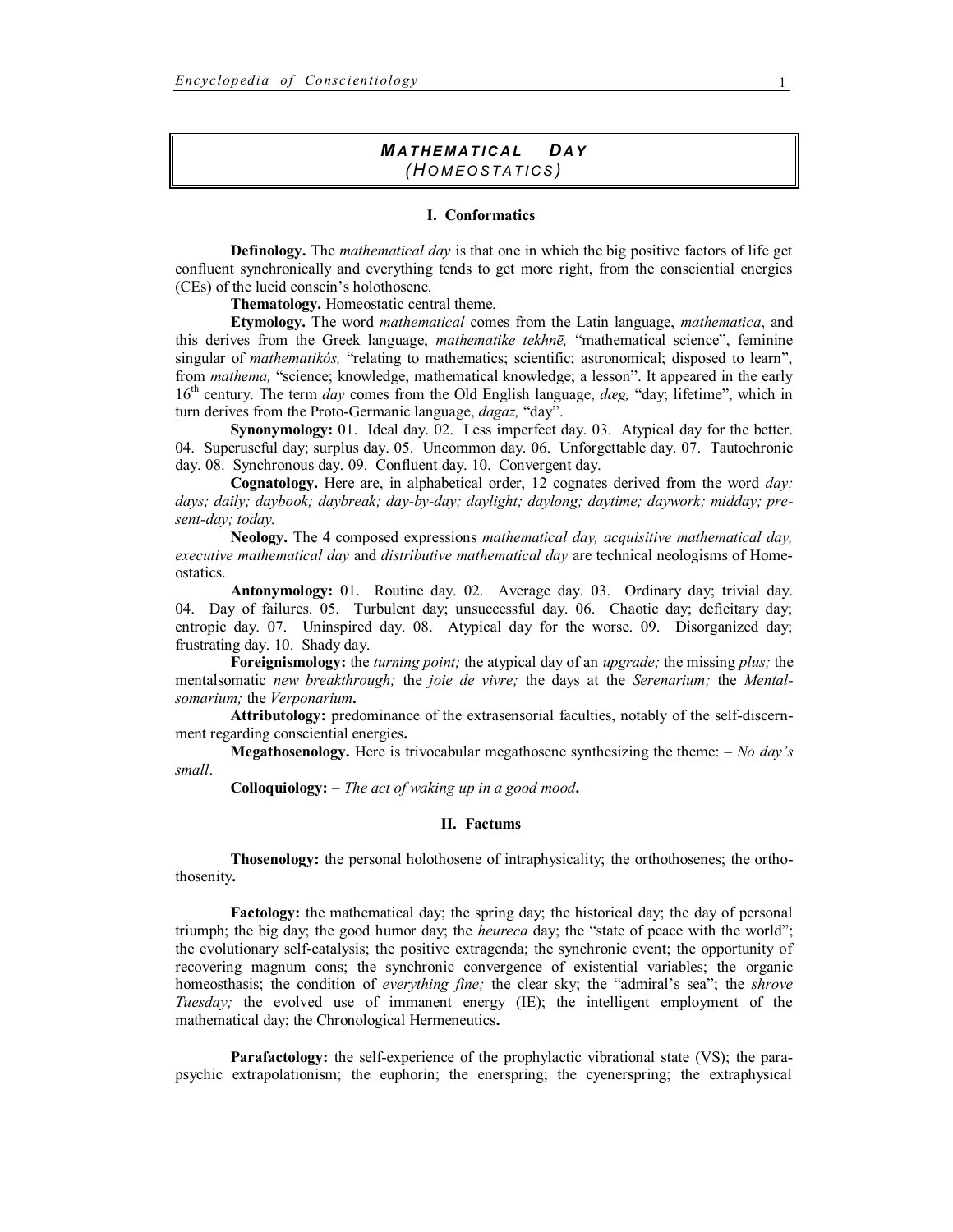celebration of happy dates from retrolives; the manifestation of the *Extraphysical Centre of Energy*  (ECE)**.**

# **III. Detailism**

**Principiology:** the *principle fundamental to Universalism;* the *principle of mentalsomatic megafocus;* the *principle of reception and subsequent repayment;* the *principle of Serenology***.**

**Codiology:** the *code of personal values;* the *code of personal Cosmoethics* (CPC)**.**

**Laboratoriology:** the *proexis conscientiological laboratory;* the *Mentalsomatology conscientiological laboratory;* the *Acoplamentarium conscientiological laboratory;* the *Cosmoethicology conscientiological laboratory;* the *conscientiological laboratory of groupality;* the *Serenarium conscientiological laboratory***.**

**Effectology:** the *Hulk effect;* the *halo effect of intraconsciential homeostasis***.**

**Cyclology:** the *day-night cycle;* the *cycle of neoideas;* the *cycle of acute inventiveness;*  the *cycle of decisions reflexes***.** The ideal mathematical day is when the same incentivizes, triggers and maintains the *evolutionary proexological cycle* formed by 7 elements of Chronemics, listed here in functional order:

- 1. **Mathematical day.**
- 2. **Mathematical week.**
- 3. **Mathematical month.**
- 4. **Mathematical year.**
- 5. **Cosmoethically mathematical human life.**
- 6. **Mathematical multiexistential self-relay.**
- 7. **Mathematical personal seriexis.**

**Enumerology:** the ideal *day;* the thanks *day;* the remarkable *day;* the super-happy *day;* the birth*day;* the turning-point *day;* the *D-day***.**

**Binomiology:** the *binomial mathematical day*–*euphorin;* the *binomial mathematical day*– –*extrapolationism;* the *binomial intraphysical approach*–*extraphysical approach;* the *binomial heuristic corridor*–*mathematical day***.**

**Interactiology:** the *interaction factums-parafactums;* the *interaction continuous miniflux of self-consciousness–continuous megaflux of the Cosmos***.**

**Crescendology:** the *crescendo* (polynomial) *euphorin-enerspring-cyenerspring-extrapolationism***.**

**Trinomiology:** the *trinomial yesterday-today-tomorrow;* the *trinomial* (alliteration) *sympathy-syntony-synergy***.** 

**Polynomiology:** the *chronologic polynomial events-dates-names-numbers***.**

**Antagonismology:** the *antagonism day* / *night;* the *antagonism rationality* / *superstition;* the *antagonism harmony* / *disharmony;* the *antagonism convergence* / *divergence;* the *antagonism utilization* / *waste;* the *antagonism Mathematics* / *anomie;* the *antagonism full day* / *dead day***.**

**Politicology:** the democracy**.**

**Legislatiology:** the *law of maximum effort;* the *law of synchronicity in the Cosmos***. Philiology:** the neophilia**.**

**Syndromology:** the *syndrome of consciential dispersion***.**

**Holothecology:** the energosomatico*theca*; the diary*theca*; the sereno*theca*; the syncrono*theca*; the parapsycho*theca*; the phenomeno*theca*; the superlativo*theca***.**

**Interdisciplinology:** the Homeostaticology; the Parachronology; the Chronemics; the Mathematics; the Synchronology; the Holomaturology; the Self-Evolutiology; the Self-Disciplinology; the Evolutiology; the Experimentology**.**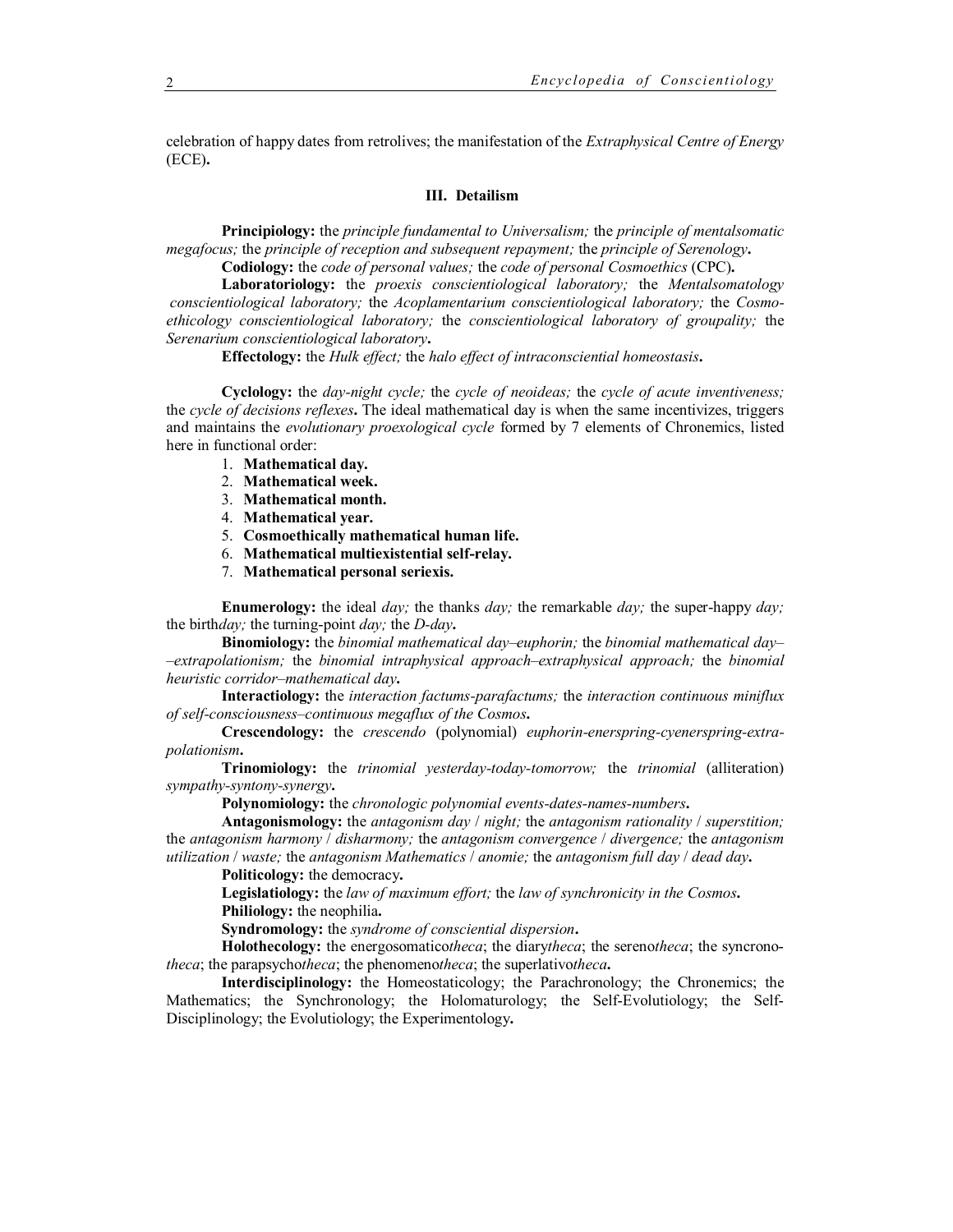## **IV. Profilology**

**Castology:** the lucid conscin; the lucid human bait; the permanintfree being; the interassistantial being; the encyclopedist conscin**.**

**Masculinology / Femininology:** the acoplamentist; the retrocognitor agent; the intraphysical helper; the consciential wholesaler; the self-decisor; the intermissivist; the cognopolitan; the evolutionary co-passenger; the completist; the communicologist; the conscientiologist; the conscientiometrist; the conscientiotherapist; the macrosomatist; the conviviologist; the duolist; the duologist; the proexist; the proexologist; the reeducator; the lucid epicon; the writer; the exemplarist; the intellectual; the existential recycler; the existential inversor; the ideological maxidissident; the penta practitioner; the offiexist; the paraperceptiologist; the researcher; the conscious projector; the systemata; the tertulian; the verbetologist; the volunteer; the one who does work; the action man; the action woman**.**

**Hominology:** the *Homo sapiens diesmathematicus;* the *Homo sapiens aequilibratus;* the *Homo sapiens felix;* the *Homo sapiens harmonicus;* the *Homo sapiens eudaemones;* the *Homo sapiens cosmoethicus;* the *Homo sapiens euthymicus***.** 

# **V. Argumentology**

**Exemplogy:** *acquisitive* mathematical day  $=$  the day of finishing the course and consequent receiving of the personal professional diploma; *executive* mathematical day = the one of the acquisition of your own residence; *distributive* mathematical day = the one of the first practice of the personal energetic, daily task (penta)**.**

#### **Culturology:** the *culture of Cosmoethical Chronemics***.**

**Self-evidence.** The lucid consciousness' multidimensional life can be self-evidenced, all the time, through research of the mathematization of personal manifestations, enabling the seeking, unveiling and theorical exposition of consecutive neoverpons.

## **VI. Conclusion**

**Referenciology.** Through the criteria of *Mentalsomatology* here are, for example, in alphabetical order, 10 entries from the *Encyclopedia of Conscientiology,* and their respective specialties and central themes, that evidence a direct relationship with the mathematical day, and are indicated to the expand the most exhaustive, detailed approach of interested researchers:

01. **Acceleration of Personal History (Aceleração da História Pessoal):** Evolutiology; Homeostatic**.**

02. *Antagonism well-being / ill-being* **(Antagonismo bem-estar / malestar):** Psychosomatology; Neutral**.**

03. **Cosmoethical eudaemonism (Eudemonia cosmoética):** Homeostaticology; Homeostatic**.**

04. **Enerspring (Primener):** Energosomatology; Homeostatic**.**

05. **Euthymia (Eutimia):** Homeostaticology; Homeostatic**.**

06. **Existential climax (Clímax existencial):** Resomatology; Homeostatic**.**

07. *Extraphysical Central of Energy (Central Extrafísica de Energia):* Extraphysicology; Homeostatic**.**

08. **Mentalsomatic advance (Avanço mentalsomático):** Mentalsomatology; Homeostatic**.**

09. **Protymia (Protimia):** Homeostaticology; Neutral**.**

10. **Self-potentialization (Autopotencialização):** Evolutiology; Homeostatic**.**